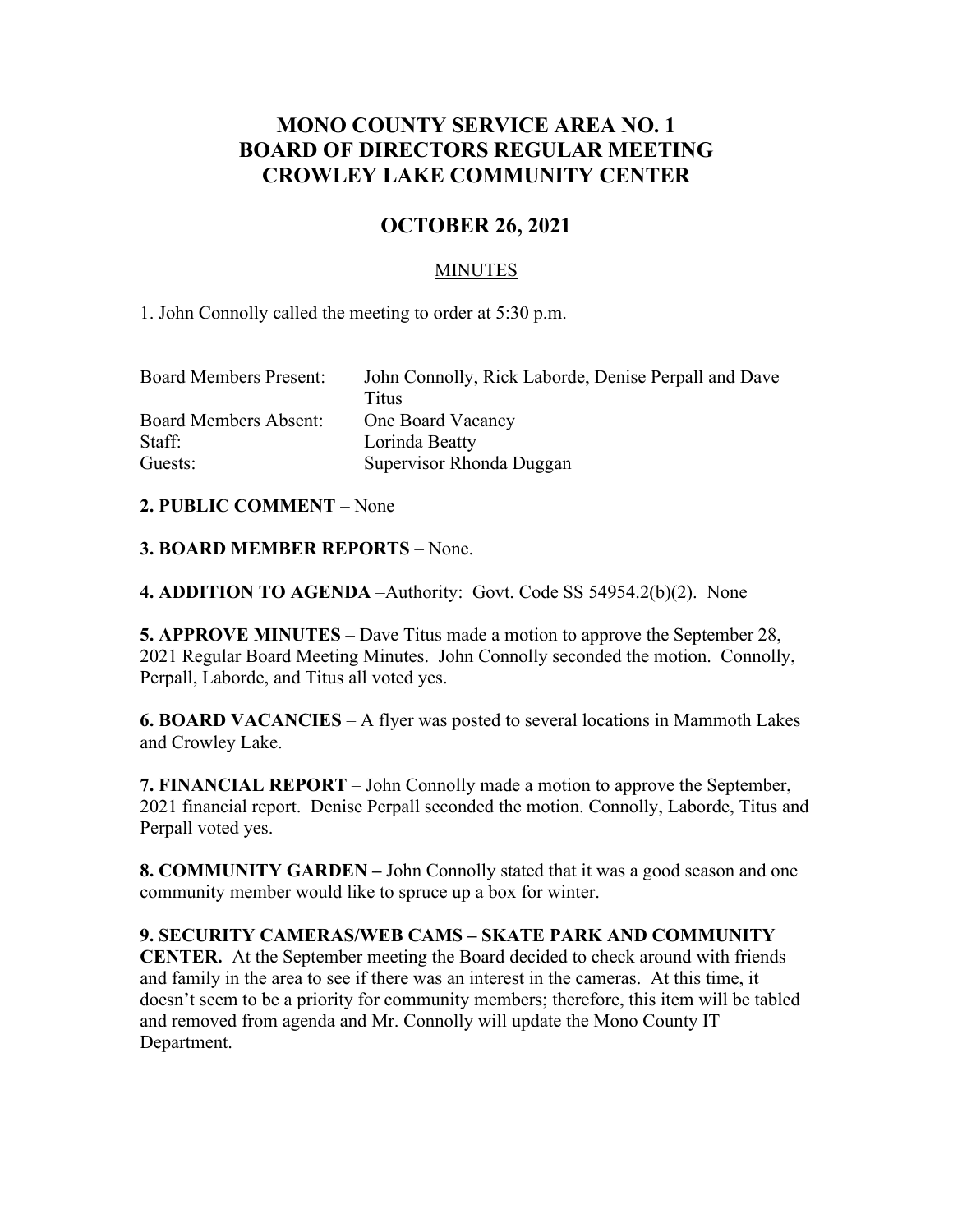#### **10. COMMUNITY / IMPROVEMENT PROJECTS AND PROGRAMS**

- **A. HIKING/BIKING TRAILS –** John Connolly reported that he had a conversation with Matt at the County and was told it doesn't appear anything will be happening soon and is dependent upon cooperation/willingness with the Forest Service. There was some discussion about an interpretive center near the Geothermal plant with the historical society. Supervisor Duggan stated that CSA1 might consider checking in regularly with Matt on projects with funding from other resources such as BLM.
- **B. SKATE PARK –** Nothing new to report.
- **C. COMMUNITY PROGRAMS – N**othing new to report.
- **D. TENNIS COURTS –** Nothing new to report. Supervisor Duggan reported that CSA projects may be scheduled for Spring 2022.
- **E. RESIDENTIAL MAIL BOXES** Supervisor Duggan reported that she met with Michelle Thompson at the post office and there are no empty boxes available in the Sierra Springs subdivision. However, the post office is researching addresses with assigned boxes to determine if the residents will waive their boxes for someone else within the same neighborhood. Additionally, Supervisor Duggan reported that the current boxes are out of compliance and don't have enough space for packages, the Benton Crossing mail boxes are now leaning due to wind and there have been some incidents of mail theft at an undetermined location.

Supervisor Duggan reported that County Counsel is willing to look at a proposal from CSA1 if it represents an opportunity for something that can be done for the entire community. Mr. Connolly added that this information is contrary to advice given earlier in the year by County Counsel. Supervisor Duggan reported that per Stacey Simon of County Counsel, there are some ways the CSA1 can get involved; however, it is up to CSA1 to decide how much funds and time the CSA1 wants to commit to the project.

According to Supervisor Duggan the post office owns the inside of the mail boxes and their responsibility is to get the mail inside the box in a safe and secure manner. Supervisor Duggan provided samples of mailboxes that can be purchased. However, additional boxes would have to remain on the existing route but there is a slight window for negotiation if it improves the contractor's ability to deliver mail.

John Connolly stated that the post office needs to tell CSA1 what they need and where they need the mailboxes but CSA1 shouldn't be a mini post office nor replace all mailboxes. If an additional mail box bank is needed or a mail box bank needs replacement due to damage such as an accident, wind or rust then